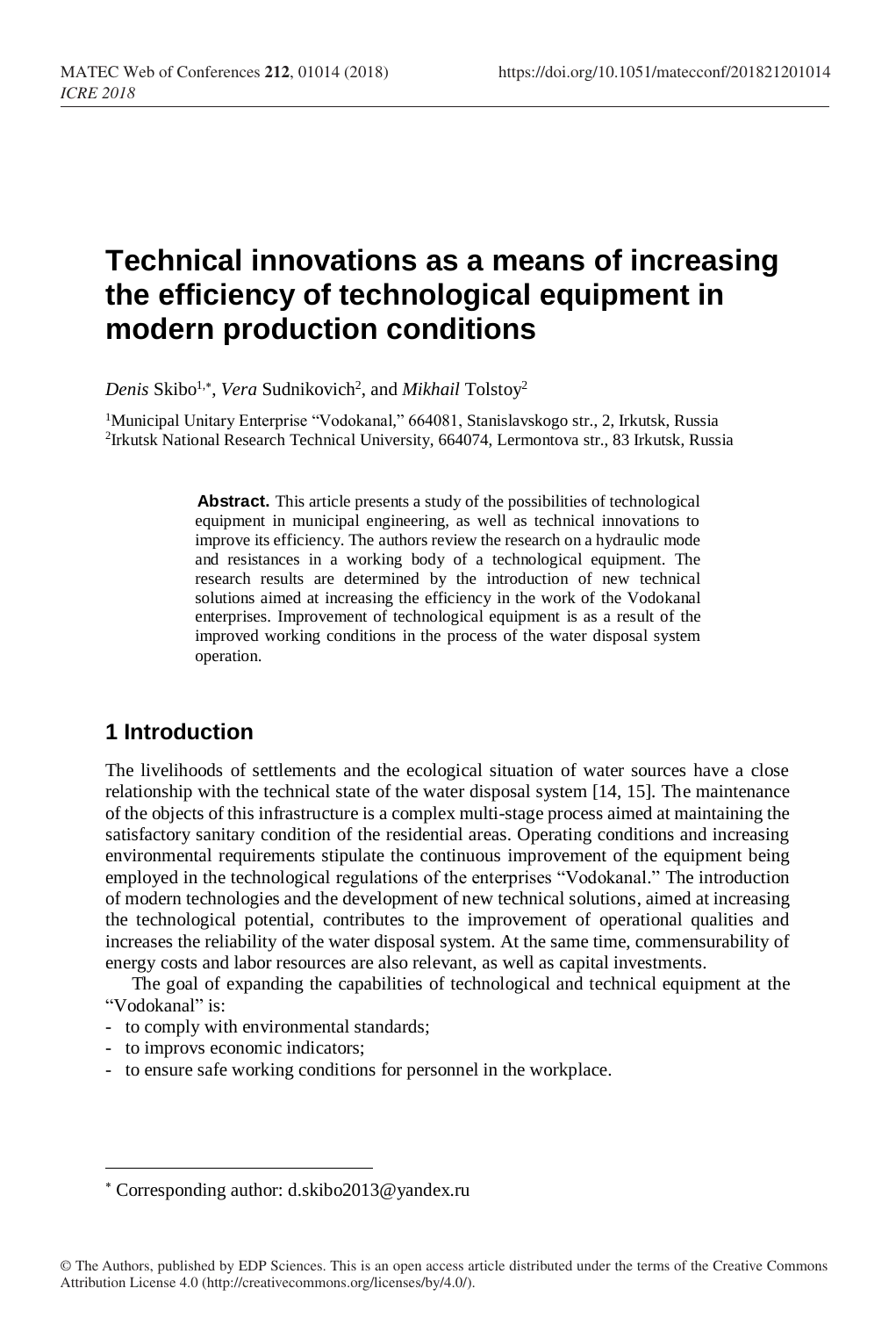#### **2 Literature review**

The study of the causes of local resistance zones in the high-pressure hose of sewage channel washing machines and the peculiarities of operating conditions for special equipment is based on the analysis of scholarly publications and sources of regulatory and legal documentation. The object of the study is a useful model called the "Device for supporting and controlling the movement direction of the high-pressure hose of the sewage channel-flushing machines."

## **3 Materials and methods**

The problems arising in the process of operation of sewage non-pressure pipelines are mainly related to the violation of a gravity-induced regime caused by clogging [3, 4, 8, 9, 12].

To eliminate such phenomena, there are a number of methods and technical means, the most widespread of which and the most effective is the erosion by water streams. This method, because of using special equipment, allows to eliminate clogs in sewer pipelines without using all sorts of ruffs and scrapers that have a negative effect on the internal walls of pipelines. Implementation of such technological tasks is carried out by specialized channel-flushing equipment mounted on the chassis of cars*.* The basis of their principle is the supply of water under high pressure on a special flexible high pressure hose (HPH), at the end of which a special nozzle with injectors is installed, through which the internal surfaces of the pipes are cleaned by directed water jets. The movement of the projectile in the pipeline is due to the reactive thrust created by the water streams emerging from the nozzle at a certain angle.

In the course of operation of the channel-flushing equipment, shortcomings in its configuration were revealed, essentially limiting the technological possibilities, which entail an increase in the material costs of operation, namely:

- An increased danger during the human descent into the sewage well for positioning the working organ [4, 5, 6, 13];

- A decrease in performance indicators when forming a zone of hydraulic resistance at the moment of its bending about the edge of the pipeline being treated;

- A reduction of the resource of the working body as a result of increased mechanical impact on the outer shell of the HPH;

- The lack of the ability to perform emergency work through a flooded section of the sewage line.

In addition, in the area of contact of the working element with the edge of the inlet of the pipeline, a region of local hydraulic resistances is formed, producing a loss of pressure:

A sharp turn of a stream on 90°;

A partial overlapping of the flow.

On the basis of the laws of equilibrium of the dropping liquid, it is possible to calculate the hydraulic processes in the HPH (Figure 1), used as the working organ of sewage channelflushing machines.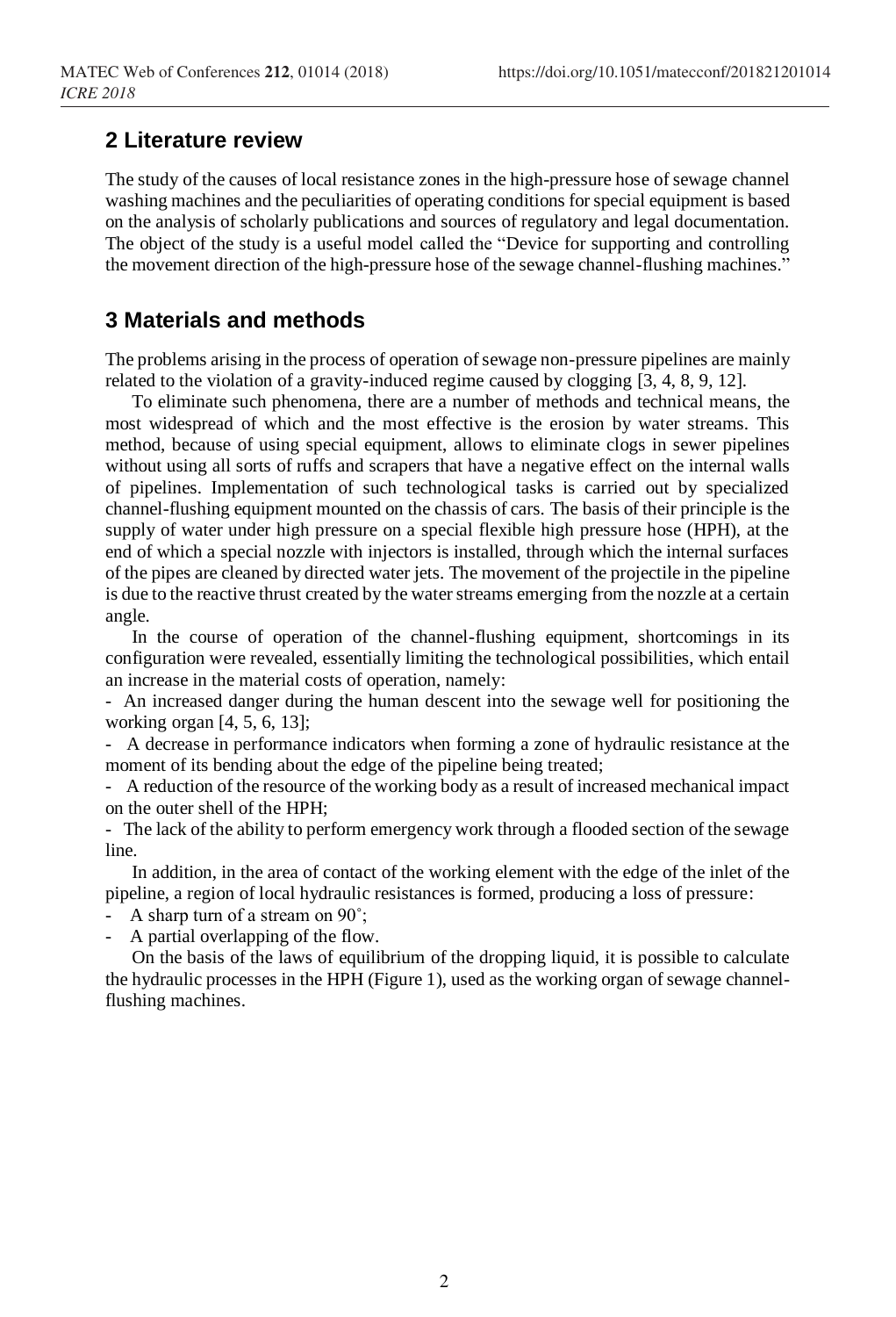

**Fig.1.** High pressure hose [7]: 1 - inner rubber layer; 2 - metal braiding; 3 - intermediate rubber layer; 4 - outer rubber layer.

Technical indicators of the DKT-275 working body [7, 8]:

Inside diameter of the hose - 25,0 mm;

Outer diameter of the hose - 38.1 mm (type I) and 39.7 mm (type II);

Outer diameter of the sleeve over the upper metal braid - 32.9 mm (type I) and 34.5 mm  $(type II);$ 

The minimum bend radius is  $300.0$  mm (type I and type II)

The pressure loss for overcoming the hydraulic resistances *hf* is made up of:

- Head loss by flow length (linear) - *hl* (losses spent on overcoming frictional resistance);

Local head losses - *hj* (losses caused by a sudden change in the configuration of flow boundaries).

Total head loss - *hf* is equal to the sum of all losses:

$$
hf = hl + \Sigma hj \tag{1}
$$

Line resistance in the HPH at a length of 100.0 m of the DKT-275 sewer channel-flushing machines with a maximum pump capacity of 262.5 m [1, 8].

In some sections of the pipeline, where there are turns, local constrictions and expansion of the flow, local head losses occur, caused as well as losses due to the length of the work of friction forces.

At the entrance to the sewer pipe through the sewerage well in the HPH, a zone of additional local resistance is created by the HPH bend about the edge of the sewage pipeline and a sharp turn by 90˚, and it is 5.3 m.

In addition, with a sharp bending of the sleeve, a partial overlap of the liquid flow occurs. This phenomenon is comparable to the effect present in the operation of the Ludlo valve in a circular cylindrical tube.

| Indicators of head<br>loss in the HPH of<br>channel-washing<br>machine $DKT -$<br>275 | a/D degree of opening of Ludlo |       |      |       |       |      |     |     |
|---------------------------------------------------------------------------------------|--------------------------------|-------|------|-------|-------|------|-----|-----|
|                                                                                       | 0.25                           | 0.3   | 0,4  | 0.5   | 0.6   | 0.7  | 0.8 | 0.9 |
|                                                                                       | local resistance coefficient   |       |      |       |       |      |     |     |
|                                                                                       | 30,0                           | 22,0  | 12,0 | 5,3   | 2,8   | 1.5  | 0.8 | 0.3 |
| Local head losses<br>when the flow is<br>blocked in the<br>maximum                    | 131,25                         | 96,25 | 52,5 | 23.19 | 12.25 | 6,56 | 3.5 | 1.3 |

**Table 1.** Summary of head loss in the HPH.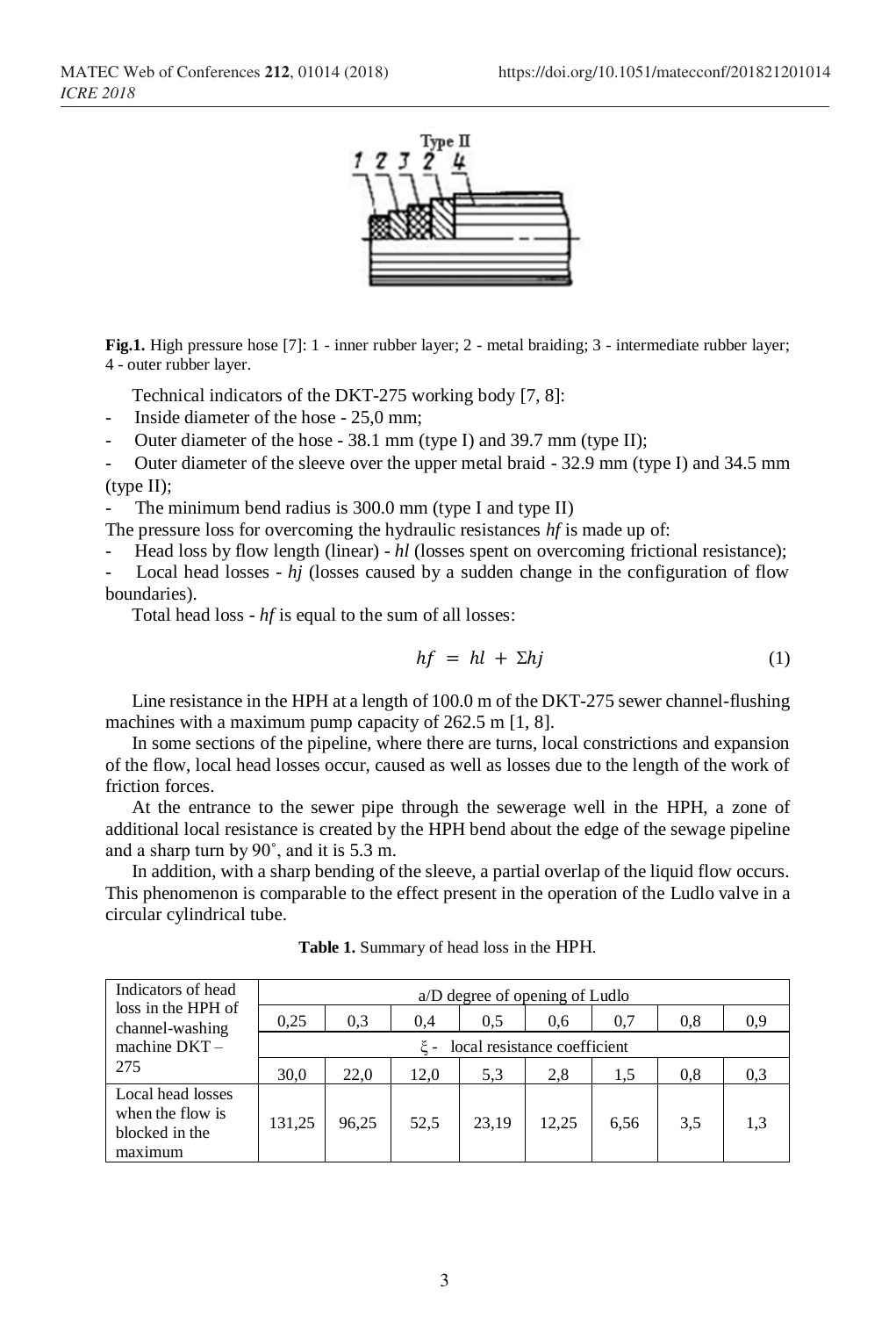| operating mode of<br>the pump, m                                              |        |        |        |        |        |        |        |        |
|-------------------------------------------------------------------------------|--------|--------|--------|--------|--------|--------|--------|--------|
| Local head losses<br>when the flow is<br>closed in a gentle<br>pump operation | 87,9   | 64.46  | 35,16  | 15,53  | 8,2    | 4,35   | 2.34   | 0,88   |
| mode, m                                                                       |        |        |        |        |        |        |        |        |
| Total head loss in<br>the maximum<br>pump operating<br>mode, m                | 399.05 | 364.05 | 320,3  | 290.99 | 280,05 | 274.36 | 271.3  | 269,1  |
| Total head loss<br>with gentle pump<br>operation, m                           | 273,88 | 250,44 | 221,14 | 201,51 | 194,18 | 190,33 | 188,32 | 186,86 |

Taking into account the unpredictability of the volume of internal sediments and sludge in the pipeline, creating a load in the HPH bending zone during the tractive effort created by the channel washer's drum, the entire range of values characterizing the degree of opening of the Ludlo gate valve (Table 1) [1].

Thus, the local pressure losses in the HPH of the channel-flushing machine with the traction forces generated by the drum vary considerably. Depending on the level of deposits in the pipeline and its length, the load on the outer walls of the working member, created by frictional forces upon contact of the shell with the washed out slurry, increases. In this case, the mechanical action on the zone of local resistance ("a sharp turn by 90˚") proportionately increases, causing changes in the cross section of the sleeve with subsequent partial overlapping of the flow. As a result, pressure drop occurs on the nozzles of the working element, thereby reducing the efficiency of removing sludge and deposits from the pipeline. Such situations in practice can lead to jamming of the working element in the pipeline and its loss, creating, at the same time, the risk of blocking the sewage line.

For the operation of the URACA KD716GS high-pressure pump (Table 2 [10]) in the gentle mode of the DKT-275 sewage channel washers, in accordance with [8], a coefficient of 0.8 is recommended, in which the condition P>10.0 MPa is true.

Proceeding from this, the linear resistances in the HPH at Pmax=16.0 MPa and the length of the hose 100.0 m will correspond to 182.65 m. The local resistance caused by a sharp rotation of the flow in the pipeline by 90° will correspond to 3.33 m.

From the studies carried out, it is possible to conclude that local resistance (caused by a sudden rotation of the flow in a hydraulic line by 90° and partial overlapping of the channel) are influenced by the efficiency of sewer channel-flushing machines in eliminating blockages and preventive washing of sewage pipelines.

Figure 2 clearly shows the operation modes of the DKT-275 channel-flushing machine, depending on the sum of local and linear resistance in the HPH, determined by operating conditions and characterized as unstable.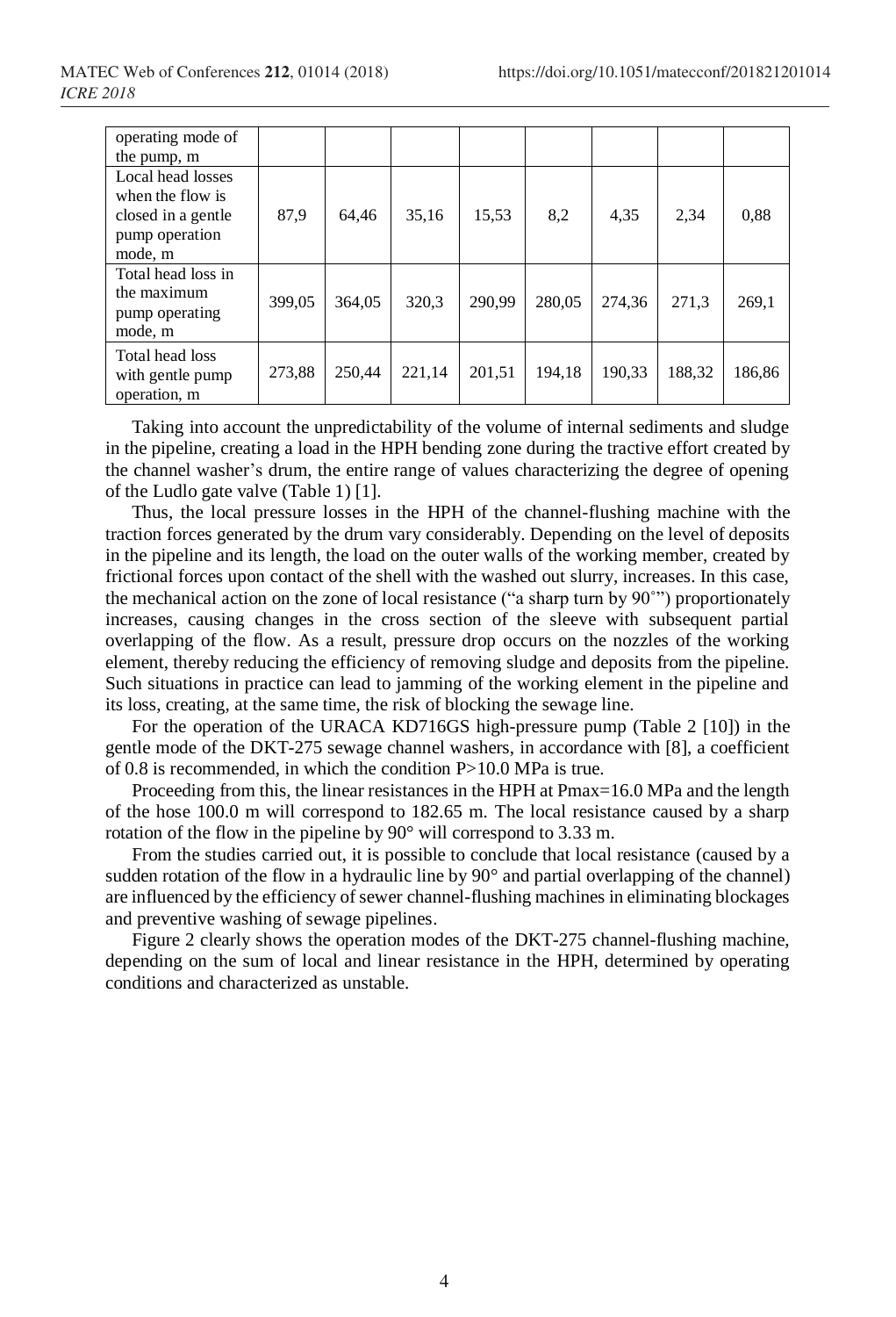

**Fig. 2.** Characteristics of hydraulic losses in the HPH.

#### **4 Results and analysis**

When operating the channel-flushing equipment, it was noted the need to create conditions that allow reducing local hydraulic resistance and stabilizing their impact on the working body. Particular attention is paid to the working area of increased danger associated with technological activities in the sewage well.

Given a set of operating components, at the Department of Engineering Communications and Life Support Systems of the Irkutsk National Research State Universty was designed and built a prototype of the device for supporting and controlling movement directions of the high pressure hose of the sewage canal and washing machines [9].

The claimed device patent No. 173247 "Device for supporting and controlling the movement direction of the high-pressure hose of the sewage channel-flushing machines" is aimed at improving labor safety and performance conditions in accordance with GOST 6286- 73: the local resistance section of " a sharp turn by 90°" in the HPH is to be transformed into a zone of "a smooth turn to 90°" with the possibility of fixing the minimum bend radius, which is 300.0 mm.

These hydraulic conditions, according to [2], look as follows, where the local resistance coefficient  $\xi_a$  is determined from the dependence

$$
\xi_a = \xi_{90^\circ} \cdot a = 0.065 \cdot 1 = 0.065,\tag{2}
$$

where:  $\xi_{90^\circ}$  – the coefficient of resistance when rotating by 90°; *a* – the coefficient depending on the rotation angle.

The coefficient  $\xi_{90}$ <sup>°</sup> depends on *R/d* (the ratio of the radius of curvature to the diameter of the pipe) and the coefficient of resistance along the length of the pipeline  $\lambda$  and can be determined from the formulas of A. D. Altshulia [2]:

$$
\xi_{90^\circ} = [0,20 + 0,001(100\lambda)^8] \sqrt{\frac{d}{R}} = [(100 \cdot 0,0016)^8 \cdot 0,001 + 0,2] \cdot 0,2 = 0,065 \quad (3)
$$

$$
hj = \xi_j \frac{v^2}{2g} = 0,065 \frac{7,41^2}{2g} = 0,18 \text{ m}
$$
 (4)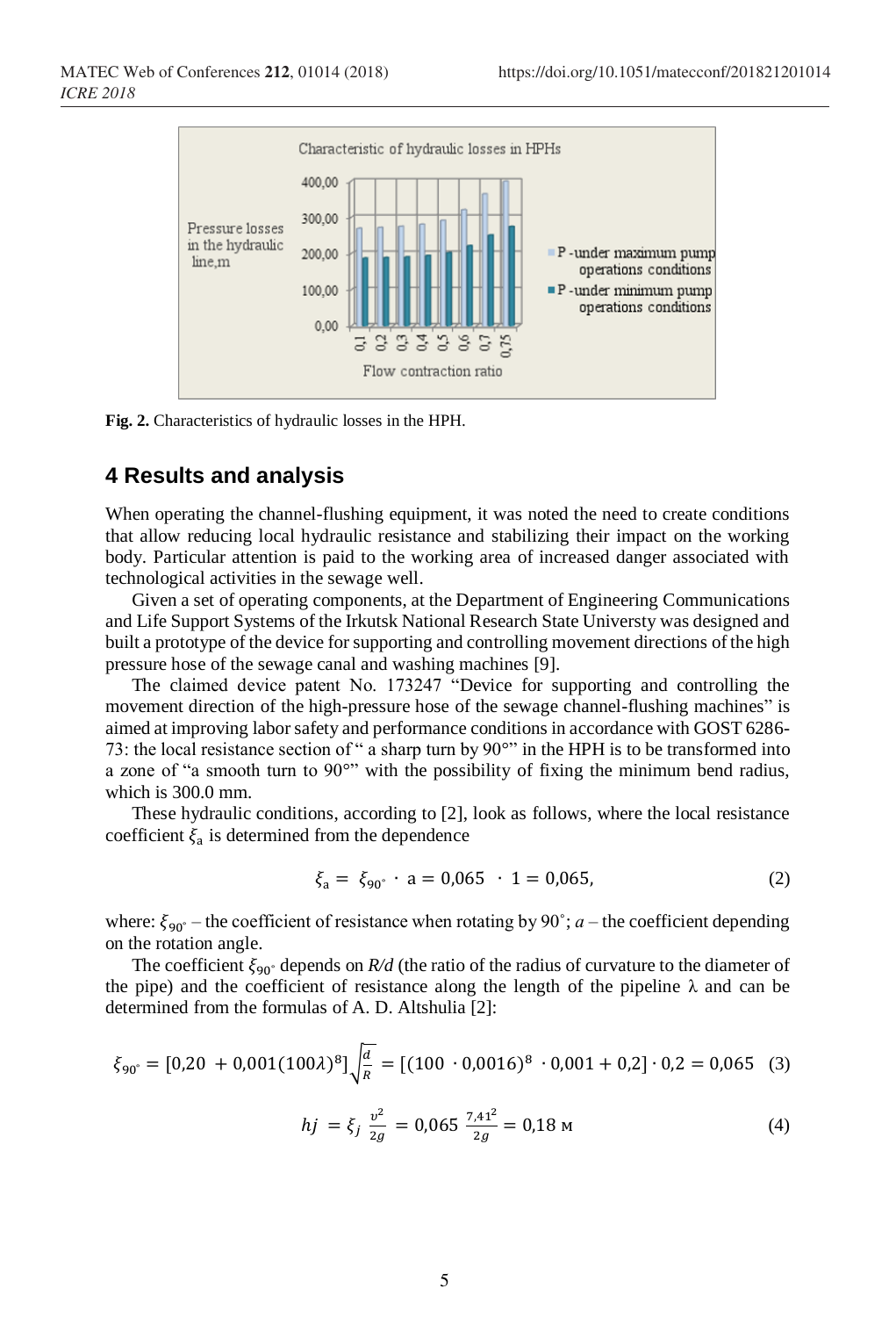Based on the results of the developed utility model, the value of the total head loss *hf* in the HPH of the DKT-275 sewer channel-washing machine is 182.83 m.

Such a condition makes it possible to reduce the working pressure created by the pump to the required limit, which allows performing the technological function to the working body. With the existing indicators and taking into account the total head losses in the HPH at the moment of performing the technological operations with the maximum load in the sparing mode according to [8], the coefficient of 0.8 is applied to the high-pressure pump, which corresponds to  $P = 12.8$  MPa. Taking into account the maximum pressure losses in the gentle operating mode (2.74 MPa), the required pressure for the operation of the nozzles is 10.06 MPa, which is permissible according to [8]. The general hydraulic losses in the conditions of applying the useful model [9] allow to reduce the factor of sparing mode for the high-pressure pump of the DKT-275 channel-flushing machines to 0.75.

In this case, the pressure losses along the flow length (linear) according to [1] will be:

$$
hl = \lambda \frac{l}{d} \frac{v^2}{2g} = 0.0163 \cdot \frac{100}{0.025} \cdot \frac{7.41^2}{2 \cdot 9.8} = 182.65 \text{ M},\tag{5}
$$

where the coefficient of hydraulic friction  $\lambda$ , according to [1], is determined by the Blasius formula:

$$
\lambda = \frac{0.3164}{Re_D^{0.25}} = \frac{0.3164}{(1.42 \cdot 10^5)^{0.25}} = \frac{0.3164}{19.1} = 0.0163,\tag{6}
$$

Reynolds number is in accordance with [1]:

$$
Re_D = \frac{vD}{v} = \frac{7.41 \cdot 2.5}{0.01306} = 1.42 \cdot 10^5, \tag{7}
$$

where *V* is the coefficient of kinematic viscosity of water at a temperature of  $100^{\circ}$ C in accordance with [1]:

$$
v = 0.01306 \, \, \text{cm}^2/\text{c} \,. \tag{8}
$$

Thus, the maximum pressure of the DKT-275 channel-flushing equipment of 16.0 MPa is expedient to be reduced by 25%, which would be 12.0 MPa, while the *P* condition (HPH before the nozzle: 10.44 MPa>10 MPa) is fulfilled. Taking into account the use of a useful model, the efficiency of using the DKT-275 sewer channel-washing machine is increased by reducing operating costs as a result of lowering the operating pressure created by the plunger pump by 5.0% of the pressure recommended by the manufacturer.

The main characteristic of piston pumps is the relationship between its pressure and delivery (pressure). In this case, the feed at a pump with certain geometric parameters is theoretically independent of pressure. This means that for a given speed, the feed is constant and the same for all heads.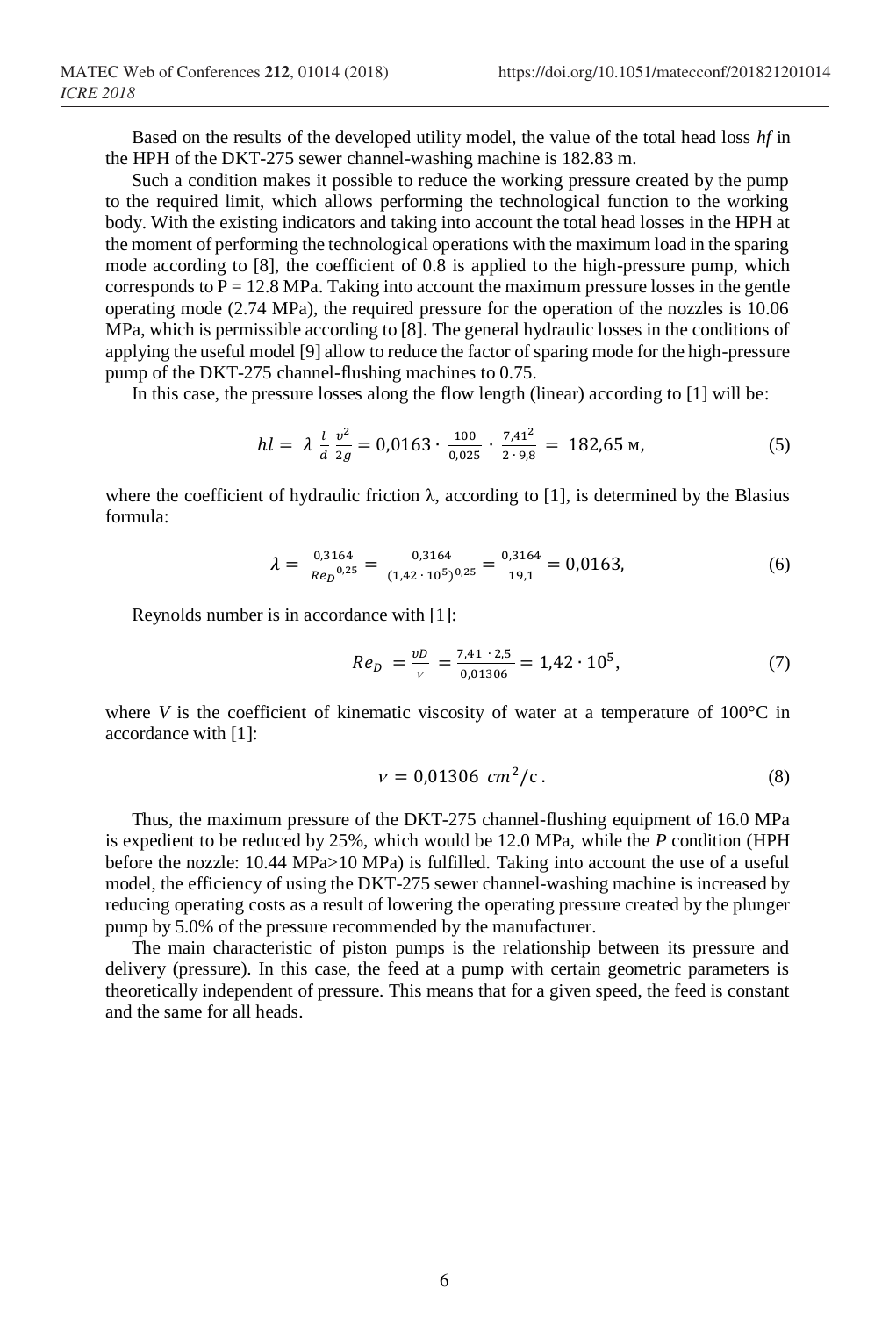

**Fig. 3.** Characteristics of piston pumps.

The characteristics of a piston pump at a variable speed are represented by the family of straight lines parallel to the ordinate axis. The actual characteristics deviate from the theoretical one (as shown by the dashed lines in Fig. 3). This deviation is explained by the fact that when the head is increased, the volumetric efficiency of the pump decreases due to increased leakage [11].

If the pump receives a new speed  $n_2$  is feed rate increases in proportion to the rotational speed, and the characteristic takea a new position, corresponding to  $n_2$  (Fig. 3). Similarly, characteristics for the rotation frequencies:  $n_3$   $\ge$   $n_2$ ,  $n_4$   $\ge$   $n_3$ ,  $n_5$   $\ge$   $n_4$  [11].

The characteristics of  $H = f(Q)$  show that for a given speed of rotation, the piston pump can create different heads. In this case, it will consume different power.

| Parameters of the URACA KD716GS high pressure plunger pump (version: A - 1) |      |                    |       |            |       |                         |    |  |  |
|-----------------------------------------------------------------------------|------|--------------------|-------|------------|-------|-------------------------|----|--|--|
| Diameter of the<br>plunger, mm                                              |      | Plunger stroke, mm |       | Gear ratio |       | Developing head,<br>MPa |    |  |  |
| 60                                                                          |      | 70                 |       | 3.23       |       | 160                     |    |  |  |
| Characteristics of the pump with an efficiency of 98%                       |      |                    |       |            |       |                         |    |  |  |
| Number of turns of the drive, rpm                                           | 1000 | 1100               | 1200  | 1300       | 1400  | 1500                    |    |  |  |
| Number of pump revolutions, rpm                                             | 301  | 331                | 362   | 392        | 422   | 452                     |    |  |  |
| Pump capacity, $m^3/h$                                                      | 10.5 | 11,55              | 112,6 | 13,68      | 14,73 | 15,78                   |    |  |  |
| Power consumption of the pump,<br>$kW \cdot h$                              |      | 56                 | 62    | 67         | 72    | 78                      | 84 |  |  |

**Table 2.** Technical data of the URACA KD716GS high pressure plunger pump**.**

In the process of using the useful model, the device for supporting and controlling the direction of movement of the high-pressure hose of the sewage channel-flushing machines was noted:

- No need for a person to run into the sewer well for positioning the working body;

Reduction of mechanical impact on the outer shell of the HPH;

- Increasing efficiency of the technological process due to improvement of ergonomic conditions and additional possibilities.

The developed utility model (Figure 4) refers to the municipal engineering industry, the additional equipment of the channel-flushing machines, which is designed to support and control the direction of movement of the high-pressure hose in the sewage pipeline. The aim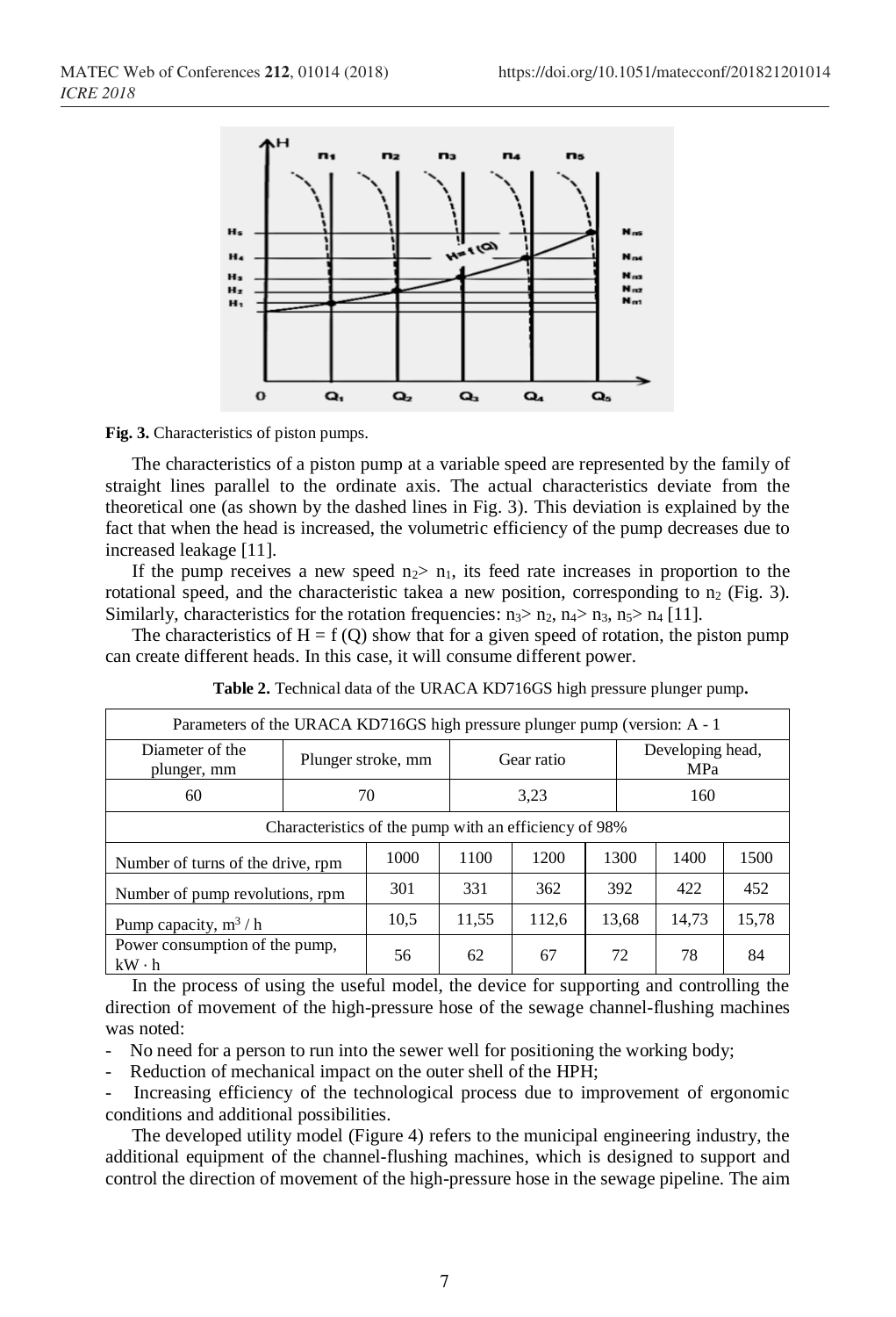of the claimed technical solution is to expand the functionality and improve the efficiency of process equipment.



**Fig. 4.** Device for supporting and controlling the direction of movement of the high-pressure hose of the sewage channel-flushing machines [9].

The technical result of the useful model is achieved by means of a device for supporting and guiding the movement of the high-pressure hose of the sewage channel-flushing machines. This device consists of metal plates and metal pins connected together. They are the supporting axes for the rollers, which perform the direct function of supporting the highpressure hose. The device also has a bar allowing to perform works on washing the sewer line without letting the person into the well, and also makes it possible to carry out measures to eliminate the blockage through the flooded well. Other parts of the device include (a) a support jig that allows the device to be held in the gravity line of the gravity pipeline, (b) metal pins to hold the device in a gravity pipeline, (c) a shell consisting of transverse and longitudinal bars of a metal circle, providing a high-pressure hose with a nozzle, (d) an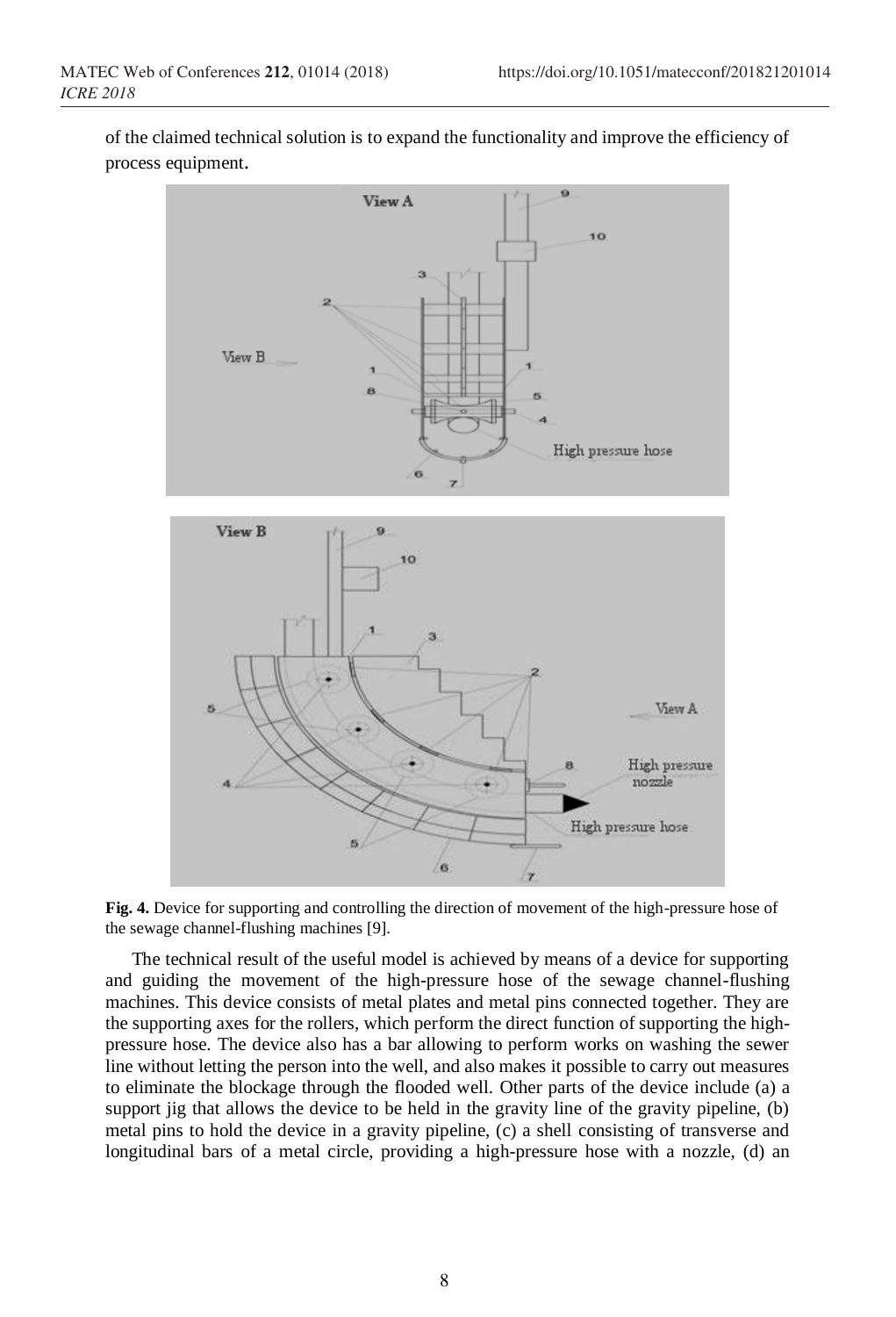illumination being placed on the rod and consisting of an electric power supply element and a light source for reviewing the work performed at low illumination (Figure 4) [9].

The device works as follows. The high-pressure hose with the necessary nozzle installed on it is placed in the device between the metal plates (1) and the shell (6). With the help of the rod  $(9)$ , the device is placed in the well and fixed in the pipeline by means of pins  $(7, 8)$ or by means of a conductor (3) (depending on the internal diameter of the pipeline) and held by the rod (9) for the whole period of the pipeline flushing. In low light, the backlight (10) located on the rod (9) turns on and allows to improve the view in the well. Due to the reactive thrust created by the water streams, the high-pressure hose changes its direction of travel from vertical to horizontal; a bending in the transition zone into the pipeline is carried out along the trajectory defined by the support rollers (5) in accordance with the necessary parameters. When the device performs a controlled support function, the bend of the highpressure hose about the pipeline edge is eliminated, thereby eliminating the additional hydraulic resistances adversely affecting the efficiency of the hydrodynamic flushing, as well as reducing the frictional effect on the hose shell of the high-pressure hose and increasing the service life of the hose [9].

## **5 Conclusions**

In the conditions of economic development, any modern production requires constant modernization of equipment and improvement of technological processes. At the same time, special attention should be paid to safety in the workplace. The operation of sewerage networks is conditioned by human contact with the aggressive environment of sewage, the concentration of toxic substances, which depends on the type of activity and infrastructure of the users, as well as the hydraulic parameters of the line. Technological processes, from which it is impossible to exclude completely the labor activity of a person connected with an increased danger, must be regarded as an object of continuous study.

Analysis of production activity allows to identify hidden production reserves, determine the true capabilities of the equipment used in the technological process, and create the ground for developing/implementing technical innovations aimed at increasing the economic efficiency of the enterprise as a whole.

#### **References**

- 1. R. R. Chugaev, *Gidravlika* (BASTET LLC, Moscow, 2008)
- 2. P. G. Kiselev, A. D. Altshul, N. V. Danilchenko, A. A. Kasparson, G. I. Krivchenko, N. N. Pashkov, S. M. Slissky, *Handbook of Hydraulic Calculations* (EKOLIT, Moscow, 2011)
- 3. *SP32.13330.2012. Sewerage. External networks and facilities. Updated version of SNiP 2.04.03-85* (http://docs.cntd.ru/document/1200094155, Moscow, 2012)
- 4. CodexKonsortsium, *MDK 3-02.2001 Rules of technical operation of systems and structures of municipal water supply and sewerage* (http://docs.cntd.ru/document/1200025707, Moscow, 2001)
- 5. *Cross-sectoral rules for labor protection in the operation of the water supply and sewage system (as amended on February 20, 2014)* (http://docs.cntd.ru/document/901830431, Moscow, 2014)
- 6. Government of Russia, *Order of March 25, 2014 N 116 On the approval of the Federal rules and regulations in the field of industrial safety "The rules of industrial*